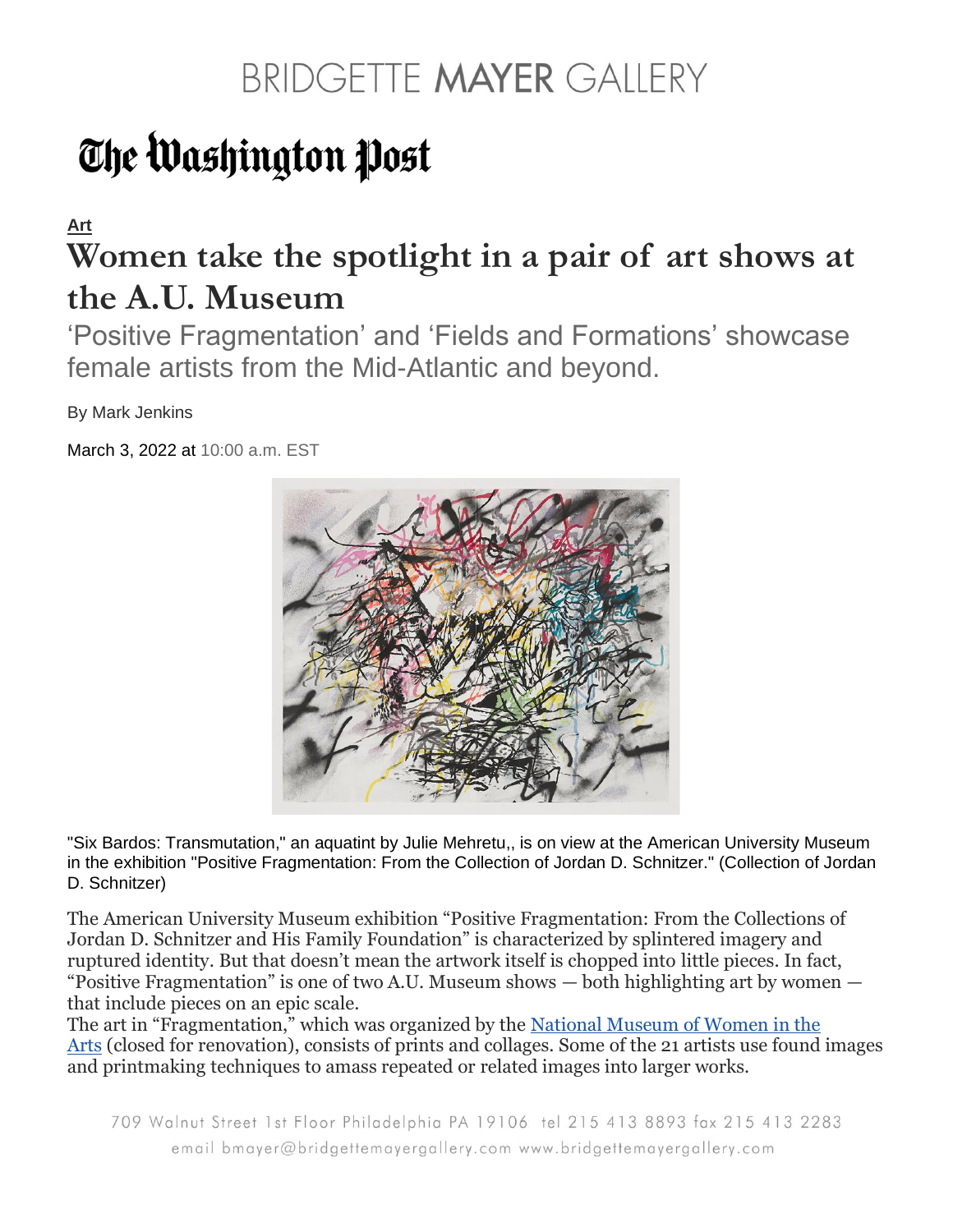

"Dulles," a grouping of nine screen prints by Sarah Morris at the A.U. Museum. (Photo by Aaron Wessling/Collection of Jordan D. Schnitzer)

Thus [Christiane Baumgartner](https://www.christiane-baumgartner.com/)'s minimalist yet imposing "Stairway to Heaven" fills a large wall with five woodcuts modeled on photos of video static, but suggesting landscapes; they're staggered so that what appear to be horizons align across all of them. Similarly, [Sarah Morris](https://sarahmorris.com/)'s "Dulles," inspired by that airport's sleek design, is a set of nine framed prints whose blocks of clean, bright color flow into one other.

Jennifer Bartlett also plays with architectural form with screen prints of colorful grids that each incorporate the basic shape of a house. Less rectangular, but still evoking buildings, are [Nicola](https://www.nicolalopez.com/)  [Lopez](https://www.nicolalopez.com/)'s multilevel collages of architectural and industrial details in swirling arrangements.



Artist Wendy Red Star's lithograph, with archival pigment ink photographs, titled "iilaalée = car (goes by itself) + ii = by means of which + dáanniili = we parade." (Strode Photographic LLC/Collection of Jordan D. Schnitzer)

709 Walnut Street 1st Floor Philadelphia PA 19106 tel 215 413 8893 fax 215 413 2283 email bmayer@bridgettemayergallery.com www.bridgettemayergallery.com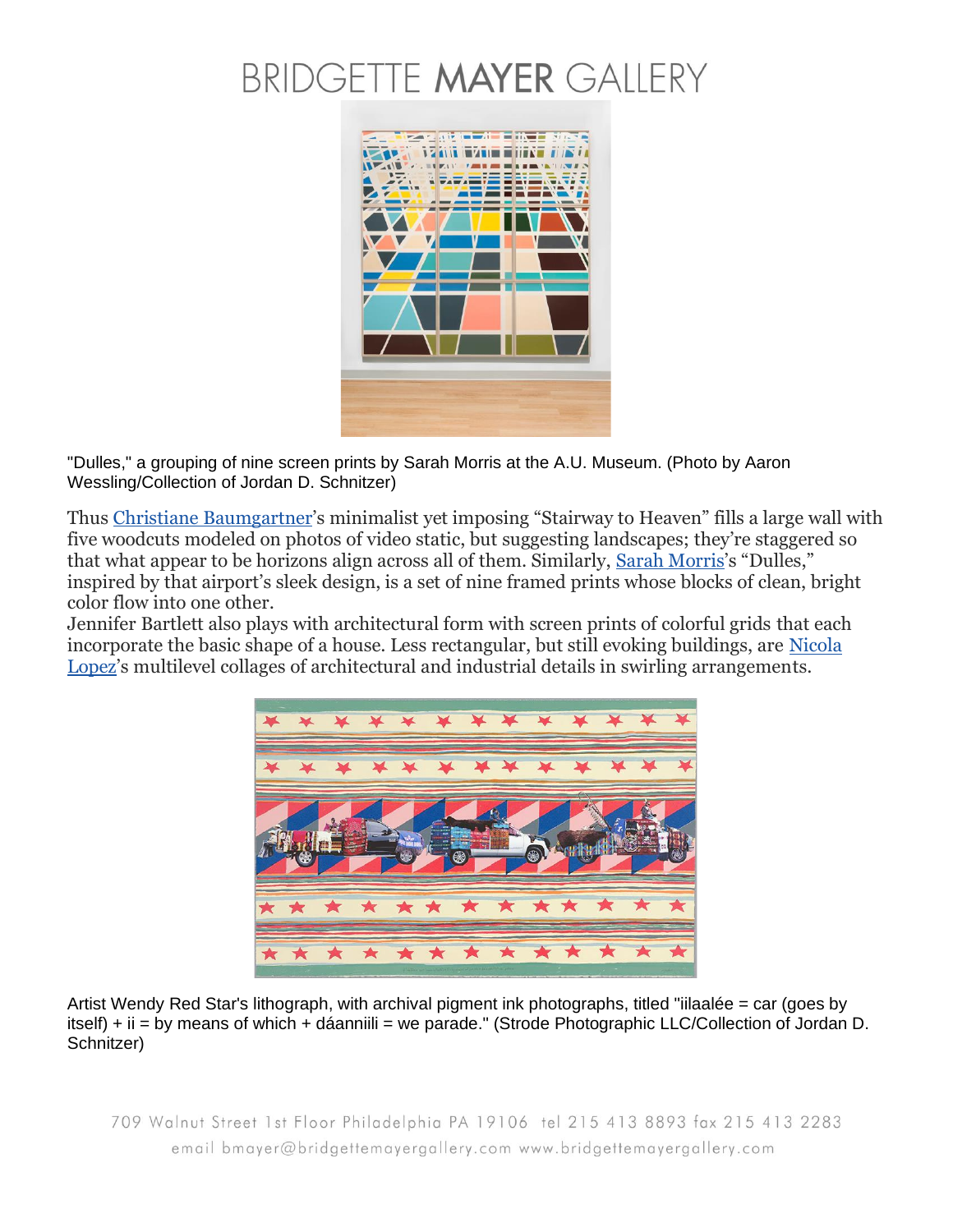Another large grouping of variations on a theme is a set of images, utilizing a wide range of printmaking techniques, by Ellen Gallagher, who culls her source material from advertisements in magazines published for Black consumers in the mid-20th-century. The artist transforms the pitches for hair and cosmetic products (including skin-lightening potions) and get-rich-quick schemes by adding text, glitter, gold leaf and Plasticine forms. Nearby is another commentary on minority culture and partial assimilation: a lithograph by Wendy Red Star that incorporates photos of automobiles — decorated for the Crow Fair, an annual gathering for Great Plains tribes — and a border of traditional Indian decorative motifs.

Among the artists who focus on the body are two of the show's best-known artists — [Louise](https://www.washingtonpost.com/wp-dyn/content/article/2010/05/31/AR2010053102193.html?itid=lk_inline_manual_13)  [Bourgeois, who died in 2010.](https://www.washingtonpost.com/wp-dyn/content/article/2010/05/31/AR2010053102193.html?itid=lk_inline_manual_13) and [Judy Chicago](https://www.judychicago.com/) — as well as Wangechi Mutu. Chicago's symbolic renderings of female genitalia are sleek and cleanly designed, suggesting less human flesh than the machine-tooled plastic abstractions of her early career. Mutu, however, evokes physical frailty with prints of faces superimposed on 19th-century medical illustrations of uterine tumors.



"Dawn and Gemma," by the artist Caledonia Curry, who works under the name Swoon. (Photo by Aaron Wessling/Collection of Jordan D. Schnitzer)

A different sort of vulnerability is the subject of "Thalassa," a depiction of the ancient Greek sea spirit made in reaction to the Deepwater Horizon oil spill by Caledonia Curry, who works under the name [Swoon.](https://swoonstudio.org/) This silk-screen print of a woman surrounded by aquatic creatures was mounted on a battered white wooden door to give it a sense of damage and fragility. But the piece, like so many in "Positive Fragmentation," also demonstrates a bold ambition to push works on paper into unprecedented sizes, shapes and formats.

The second show, "Fields and Formations: A Survey of Mid-Atlantic Abstraction," is a version of one that previously ran at the [Delaware Contemporary,](https://www.decontemporary.org/) a Wilmington art space. It presents work by 12 female and nonbinary artists from the Mid-Atlantic region, several of whom will be familiar to regular D.C. gallery visitors.

709 Walnut Street 1st Floor Philadelphia PA 19106 tel 215 413 8893 fax 215 413 2283 email bmayer@bridgettemayergallery.com www.bridgettemayergallery.com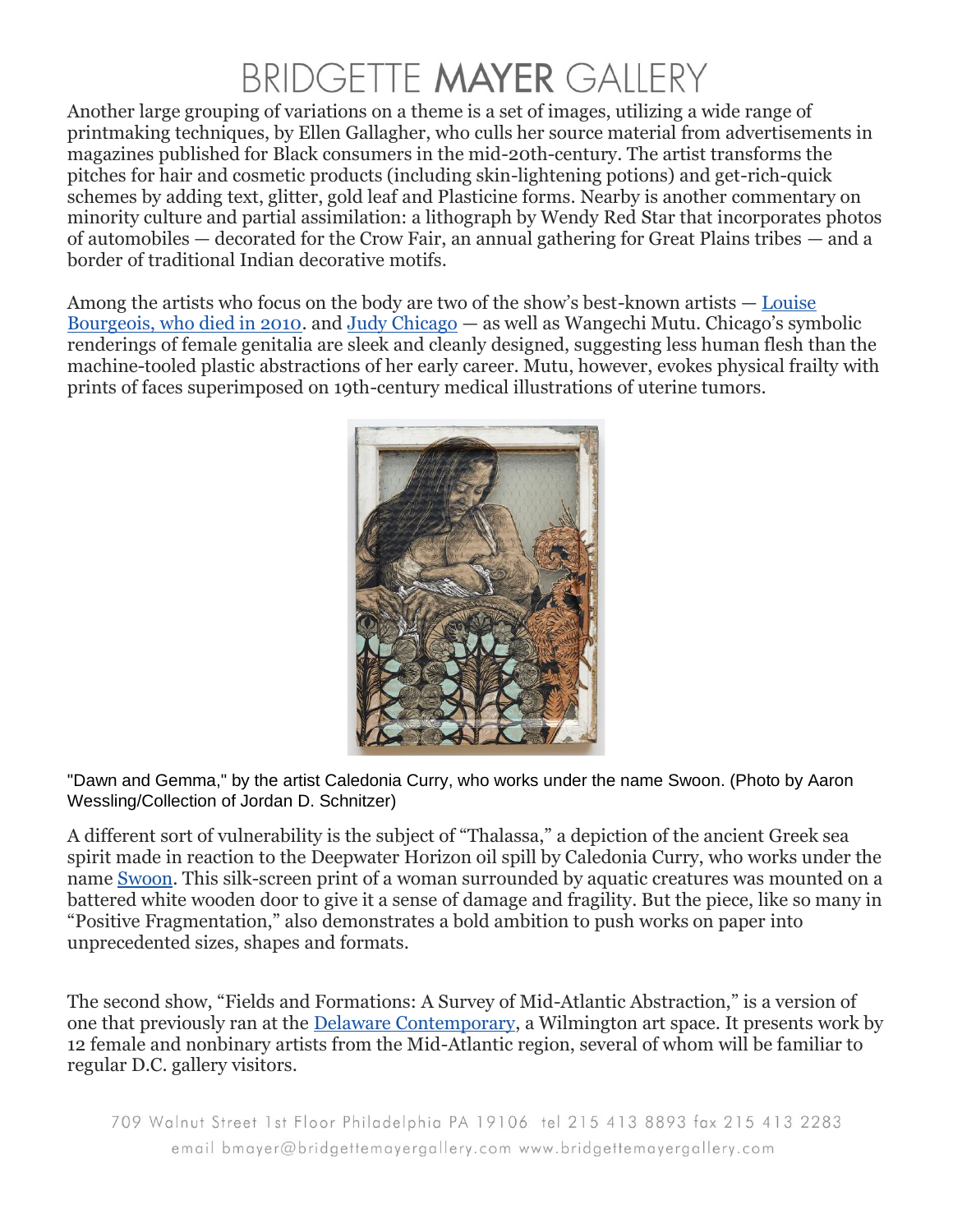

An installation view of Jae Ko's rolled-paper sculpture "Flow," on view in the exhibition "Fields and Formations A Survey of Mid-Atlantic Abstraction" at the American University Museum. (Wavelength/Jae Ko)

These include the two whose contributions are the most physically overwhelming: <u>Jae Ko</u>, a Washington area sculptor, and [Linling Lu,](https://lulinling.net/Artist.asp?ArtistID=19973&Akey=LNDFM7X3&ajx=1) a Baltimorean who shows frequently at D.C.'s Hemphill [Artworks](http://www.hemphillfinearts.com/artists/linling-lu/a-news). Ko's "Flow" is a massive wavelike form made of stacked, rolled white paper. It crests, quietly yet formidably, across from Lu's "Eye of Wisdom," which arrays 10 large circular color-field paintings around an even larger one. Lu's immaculately handmade pictures, which consist entirely of brightly hued concentric circles, appear simultaneously gamesome and cerebral. "Fields and Formations" is on the museum's third floor, which has a high-ceiling gallery (hosting Ko and Lu's pieces) and a lower-ceiling one. Most of the other D.C. artists, including some known for working big, are in the latter. The room holds modestly scaled artworks by [Carol Brown](http://carolbrowngoldberg.com/)  [Goldberg,](http://carolbrowngoldberg.com/) including two glistening paintings whose boundaries are marked by fields of silvery dots; and [Linn Meyers](https://www.linnmeyers.com/), who's showing intricately oscillating drawings on graph paper and book pages from which all but a few words have been cut away. Slightly larger are two handsome abstractions by painter Maggie Michael, notably one painted in watery blues, blacks and earth tones.